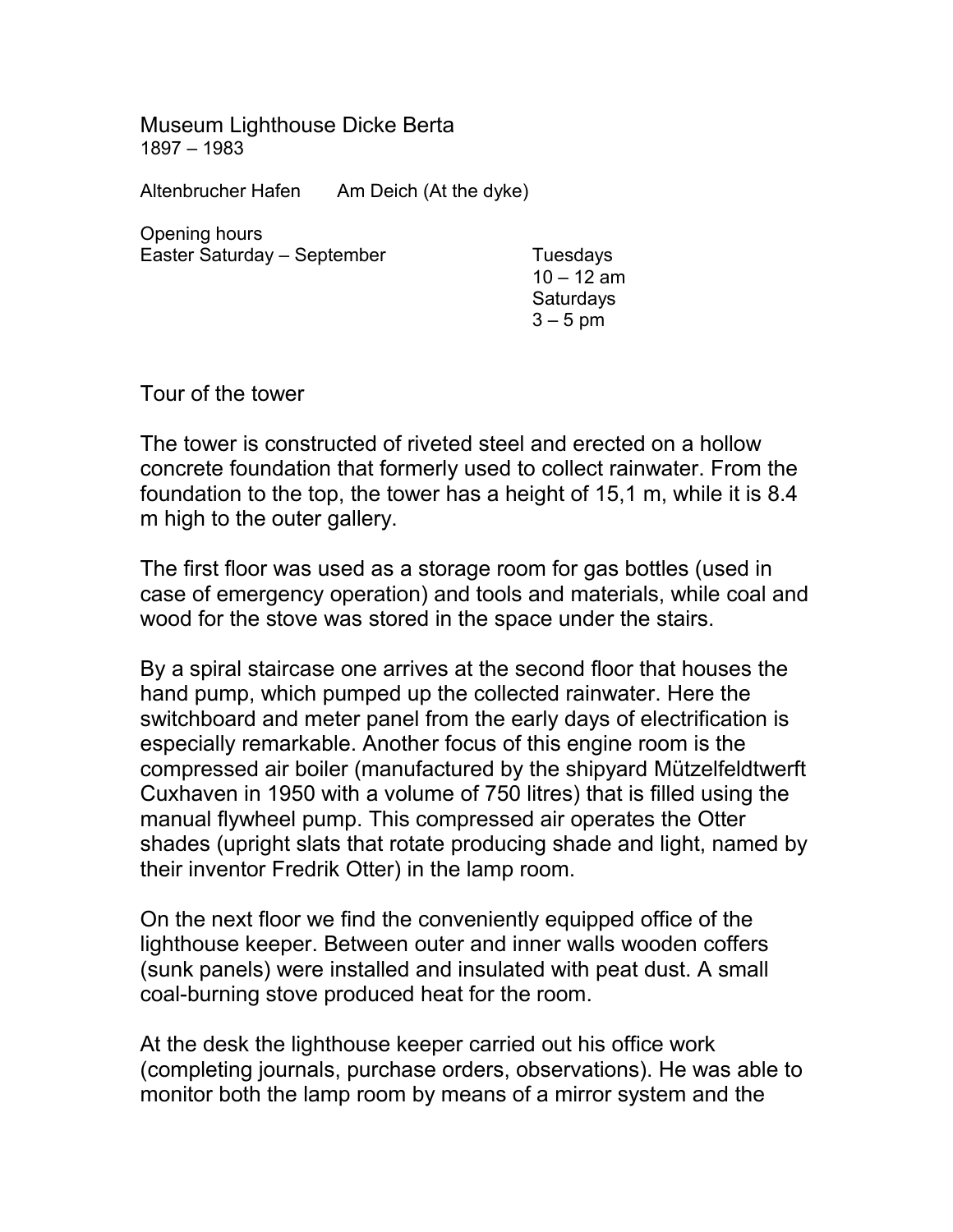navigable channel by looking out of the window. A little comfort for the usually rather monotonous work was a wireless and later the inevitable TV.

Another attractive feature was the two-story bunk bed, equipped with various shelves and racks and sliding doors to darken the bottom bed. Shelves almost covered the door and housed various items, for example a washbowl. A ladder chair made it easier for the keepers to reach the top bed.

The third floor is the lamp room. The room's centre is dominated by a steel platform with the lighting system, a 300/500 Watt incandescent lamp amplified by a drum lens.

The drum lens is called after its inventor named Fresnel lens and features a special grinding resulting in the powerful focusing of light rays.

If the electricity should fail, an electromagnetic switchover system activates a propane gaslight as auxiliary system.

In front of the Fresnel lens there are green and red coloured glass sections for the diagonal marking lights and the Otter shades alongside. Upright slats that can be rotated by 90º generate flashes – the characters of the light – by shading and letting through the light. The compressed air generated in the engine room controls these shades by mean of a camshaft.

A ventilation system prevents condensation: Four air openings in the floor allow fresh air and the roof hood is automatically set to the lee side, together generating a continual air exchange.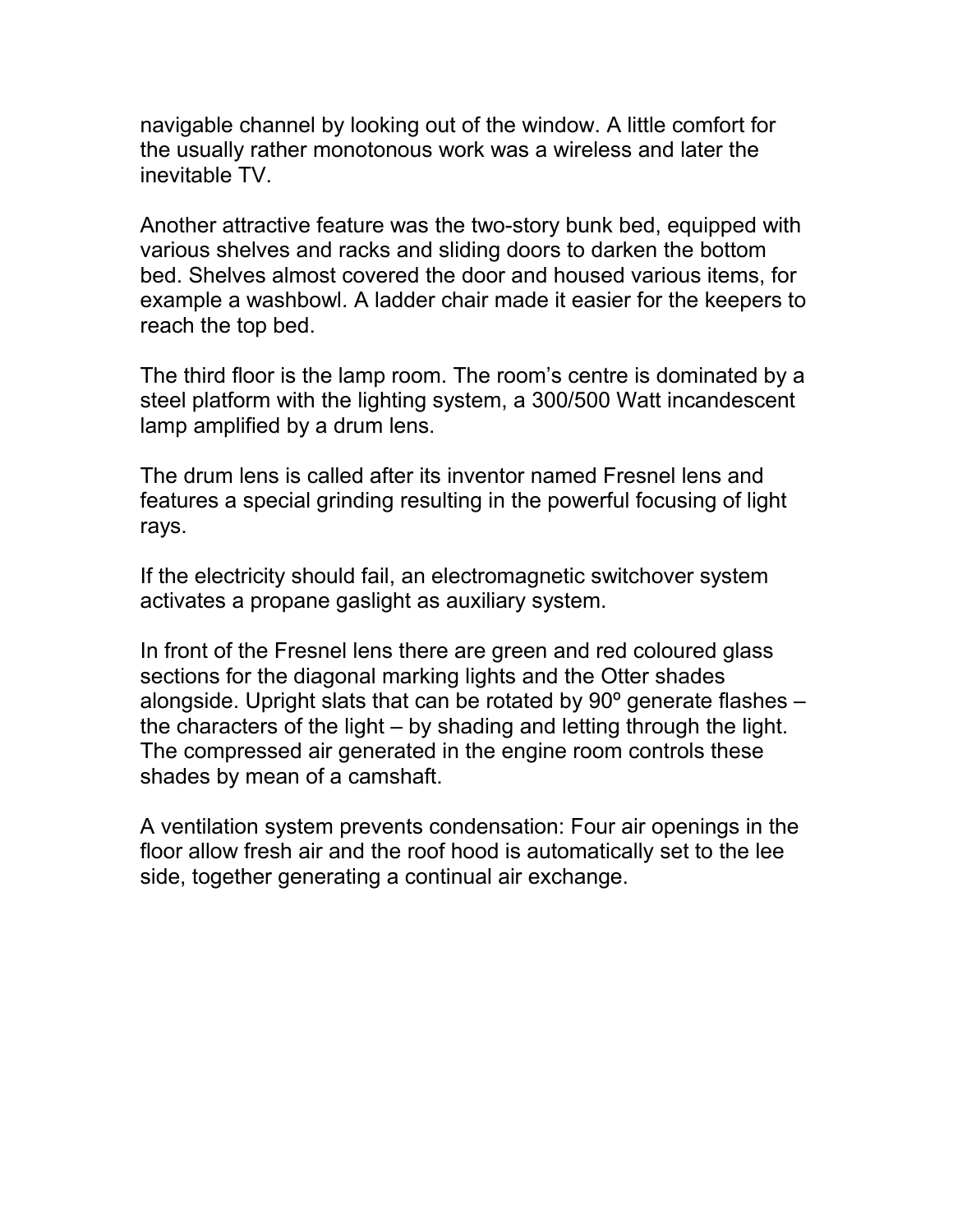## **Lighthouse Keeper Wanted!**

The Förderverein "Dicke Berta" (Friends of Big Berta) is always striving to keep the lighthouse up and accessible to the public. Mostly this means time!

Become a lighthouse keeper for a few hours! We would dearly like to open the lighthouse more often! For this we need volunteers to man the lighthouse during opening hours and probably even to give a guided tour.

Your reward is the most beautiful view you can find in the District Cuxhaven!

Contacts: Hans-Jürgen Umland, T: -+49 (0) 4722-2532 Renate Ruge, T: +49 (0) 4722-457

www.dickeberta.de

"Dicke Berta" - a place for people say "I do"

Make your wedding to an unforgettable event and say "I do" on the Dicke Berta.

If you love all things maritime, our lighthouse is the ticket for you: Tie the knot with wonderful views of the River Elbe!

There is no better way to begin your life together than to circumnavigate life's dangerous cliffs and abysses with the help of a lighthouse.

Information Standesamt (Registry) Cuxhaven Grüner Weg 42 – D-27472 Cuxhaven T: +49 (0) 4721-700719 – www.cuxhaven.de

## **The Förderverein "Dicke Berta" (Friends of Big Berta)**

Of course, keeping up the historic lighthouse takes not only time, but also money. Personal efforts make great contributions, however they are not enough. Thanks to various companies, sponsors, organisations and volunteers, our lighthouse is today again a presentable maritime attraction at the port.

Our work is funded by: